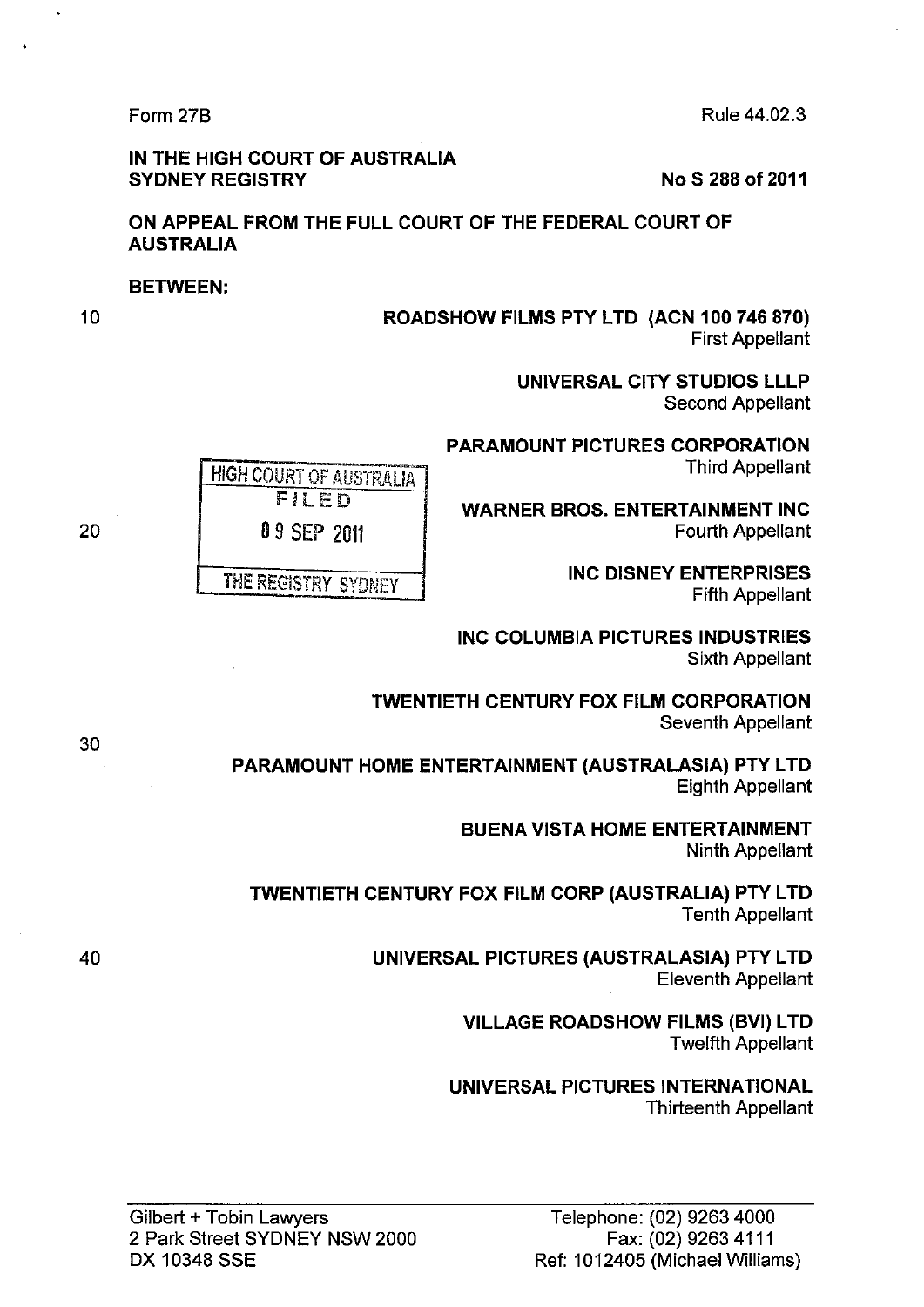| UNIVERSAL CITY STUDIOS PRODUCTIONS LLLP<br><b>Fourteenth Appellant</b>                                    |    |
|-----------------------------------------------------------------------------------------------------------|----|
| <b>RINGERIKE GMBH &amp; CO KG</b><br><b>Fifteenth Appellant</b>                                           |    |
| <b>INTERNATIONALE FILMPRODUKTION BLACKBIRD VIERTE GMBH &amp; CO KG</b><br><b>Sixteenth Appellant</b>      |    |
| <b>MDBF ZWEITE FILMGESELLSCHAFT MBH &amp; CO KG</b><br>Seventeenth Appellant                              | 10 |
| <b>INTERNATIONALE FILMPRODUKTION RICHTER GMBH &amp; CO KG</b><br><b>Eighteenth Appellant</b>              |    |
| <b>INC NBC STUDIOS</b><br><b>Nineteenth Appellant</b>                                                     |    |
| <b>DREAMWORKS FILMS LLC</b><br><b>Twentieth Appellant</b>                                                 | 20 |
| <b>WARNER BROS INTERNATIONAL TELEVISION DISTRIBUTION INC</b><br><b>Twenty-first Appellant</b>             |    |
| <b>TWENTIETH CENTURY FOX HOME ENTERTAINMENT INTERNATIONAL</b><br><b>CORPORATION</b>                       |    |
| <b>Twenty-second Appellant</b><br><b>WARNER HOME VIDEO PTY LTD</b><br>30<br><b>Twenty-third Appellant</b> |    |
| <b>PATALEX III PRODUCTIONS LTD</b><br><b>Twenty-fourth Appellant</b>                                      |    |
| <b>LONELY FILM PRODUCTIONS GMBH &amp; CO KG</b><br><b>Twenty-fifth Appellant</b>                          | 40 |
| <b>SONY PICTURES ANIMATION INC</b><br><b>Twenty-sixth Appellant</b>                                       |    |
| UNIVERSAL STUDIOS INTERNATIONAL B.V.<br><b>Twenty-seventh Appellant</b>                                   |    |
| SONY PICTURES HOME ENTERTAINMENT PTY LTD<br><b>Twenty-eighth Appellant</b>                                |    |
| <b>GH ONE LLC</b><br><b>Twenty-ninth Appellant</b>                                                        |    |
|                                                                                                           | 50 |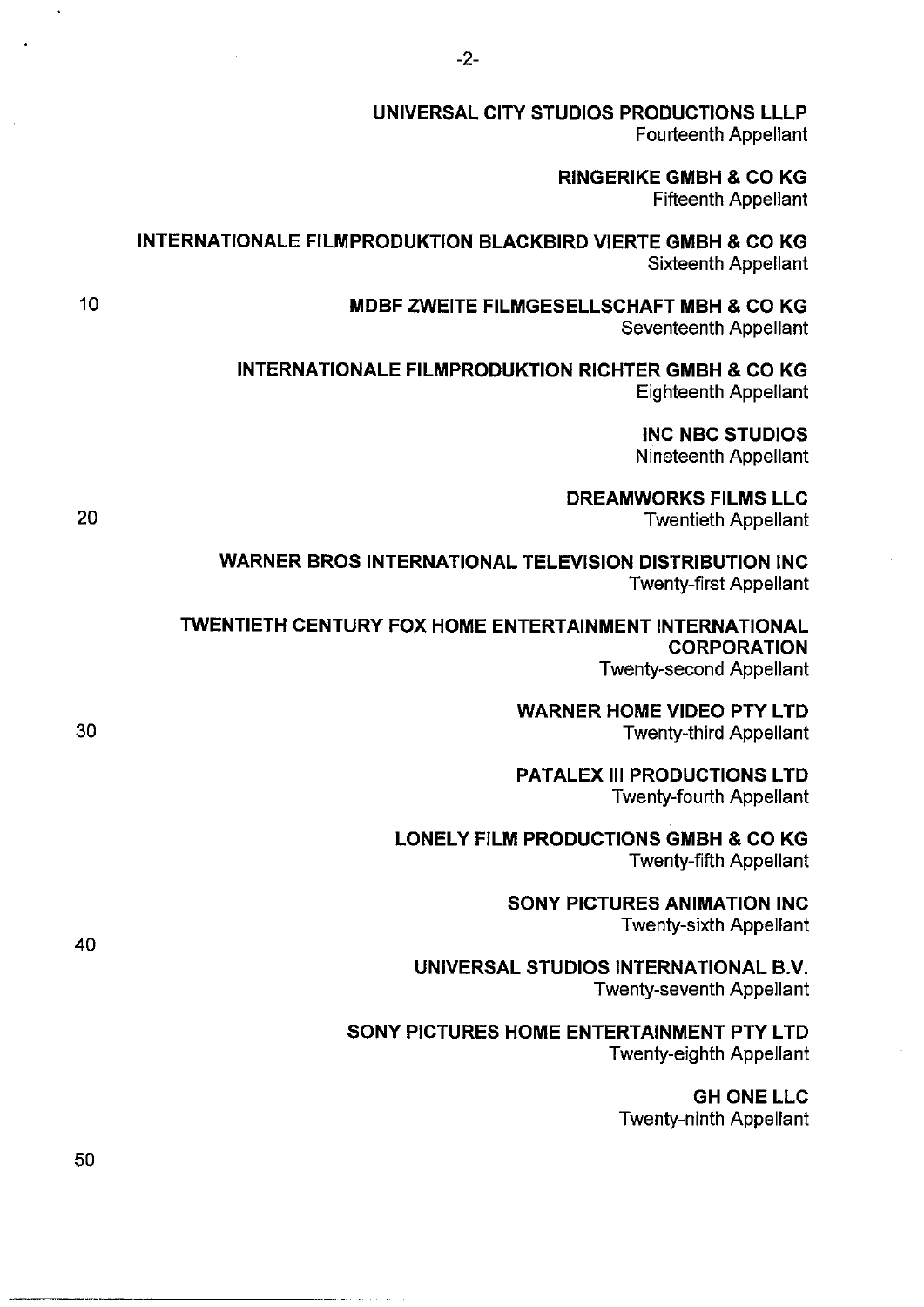**GH THREE LLC**  Thirtieth Appellant

**BEVERLY BLVD LLC**  Thirty-first Appellant

**WARNER BROS ENTERTAINMENT AUSTRALIA PTY LTD**  Thirty-second Appellant

**TWENTIETH CENTURY FOX HOME ENTERTAINMENT LLC**  Thirty-third Appellant

> **SEVEN NETWORK (OPERATIONS) LTD**  Thirty-fourth Appellant

> > -and-

## **IINET LIMITED (ACN 068 628 937)**  Respondent

20

30

10

## **APPELLANTS' CHRONOLOGY**

**Part 1:** 

This chronology is in a form suitable for publication on the internet.

## **Part II:**

| <b>BBA</b>       | FV-III                                                                                                                                                                                                                                              | ABRAQORO |
|------------------|-----------------------------------------------------------------------------------------------------------------------------------------------------------------------------------------------------------------------------------------------------|----------|
| 2005             | iiNet's Customer Relationship Agreement<br>amended to provide for the ability for iiNet to<br>terminate subscriber accounts due to copyright<br>infringement.                                                                                       |          |
| Aug 2007         | <b>Australian Federation Against Copyright Theft</b><br>(AFACT) launched an investigation into copyright<br>infringement by internet users in Australia and<br>engages DiecNet Software APS to collect<br>information concerning such infringement. |          |
| <b>June 2008</b> | AFACT instructed DtecNet to prepare reports<br>regarding the copyright infringing actions of iiNet<br>users using the BitTorrent system.                                                                                                            |          |
| 2 Jul 2008 -     | AFACT served first notice of infringement on iiNet                                                                                                                                                                                                  |          |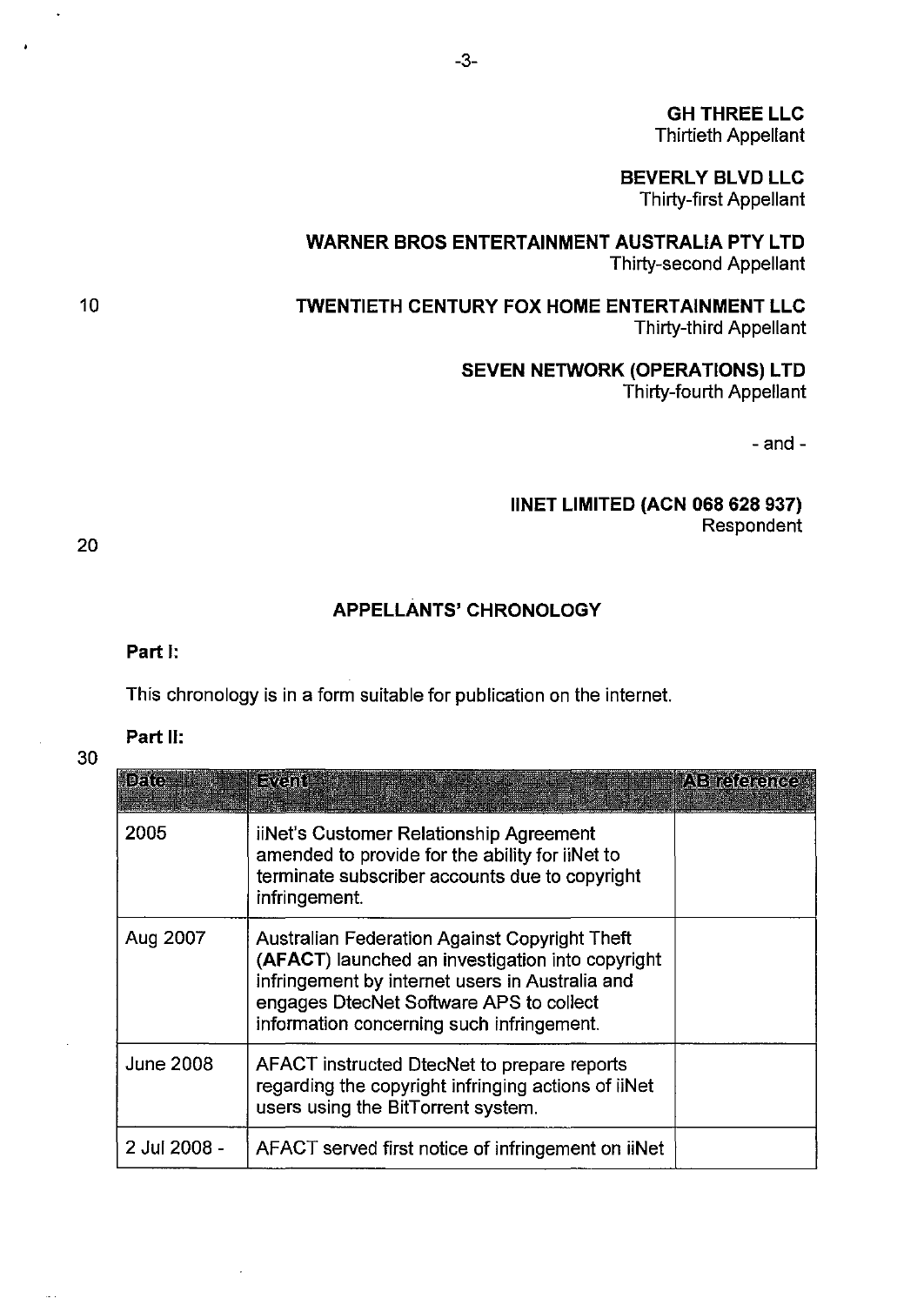| $\mathbb{D}_{\mathcal{E}}$ (c) | Event                                                                                                                                                                                                                                                                                         | AB reference |
|--------------------------------|-----------------------------------------------------------------------------------------------------------------------------------------------------------------------------------------------------------------------------------------------------------------------------------------------|--------------|
| 18 Aug 2009                    | on 2 July 2008 and proceeds to serve notices on<br>a weekly basis until 18 August 2009                                                                                                                                                                                                        |              |
| 16 Jul 2008 -<br>18 Aug 2009   | From 16 July 2008 AFACT included DVD(s) with<br>each weekly notice of infringement, containing the<br>underlying data relating to that notice.                                                                                                                                                |              |
| 25 Jul 2008 -<br>20 Aug 2008   | Correspondence between AFACT and liNet in<br>relation to the notices of infringement, including<br>an email from iiNet dated 12 August 2011<br>indicating that iiNet understood how AFACT had<br>come to its allegations of infringement and would<br>not act on the notices of infringement. |              |
| 20 Nov 2008                    | The appellants commenced proceedings in the<br>Federal Court.                                                                                                                                                                                                                                 |              |
| 5 Feb 2009                     | Appellants served a report from DtecNet, with<br>details of the evidence collection process<br>undertaken by the DtecNet Agent for the<br>purposes of the AFACT Notices.                                                                                                                      |              |
|                                | iiNet filed its defence; not admitting the<br>allegations of primary infringement by its users,<br>and denying authorisation.                                                                                                                                                                 |              |
| 4 Apr 2009                     | iiNet filed its "Statement of the Nature of its Case"<br>conceding that activities by users of its services<br>involved infringements of the applicants'<br>copyright.                                                                                                                        |              |
| 8 May 2009                     | Appellants filed their amended application and<br>further amended statement of claim.                                                                                                                                                                                                         |              |
| 18 Sep 2009                    | Appellants filed their supplementary particulars to<br>the further amended statement of claim, which<br>particularised further infringements for the period<br>13 March 2009 - 6 September 2009.                                                                                              |              |
| 6 Oct 2009 -<br>26 Nov 2009    | Hearing at first instance before Cowdroy J.                                                                                                                                                                                                                                                   |              |
| 4 Feb 2010                     | Judgment at first instance, reported as Roadshow<br>Films Pty Ltd v iiNet Ltd (No 3) (2010) 263 ALR<br>215.                                                                                                                                                                                   |              |
| 2 Aug 2010 -<br>5 Aug 2010     | Hearing of appeal before the Full Court of the<br>Federal Court (Emmett, Jagot and Nicholas JJ).                                                                                                                                                                                              |              |